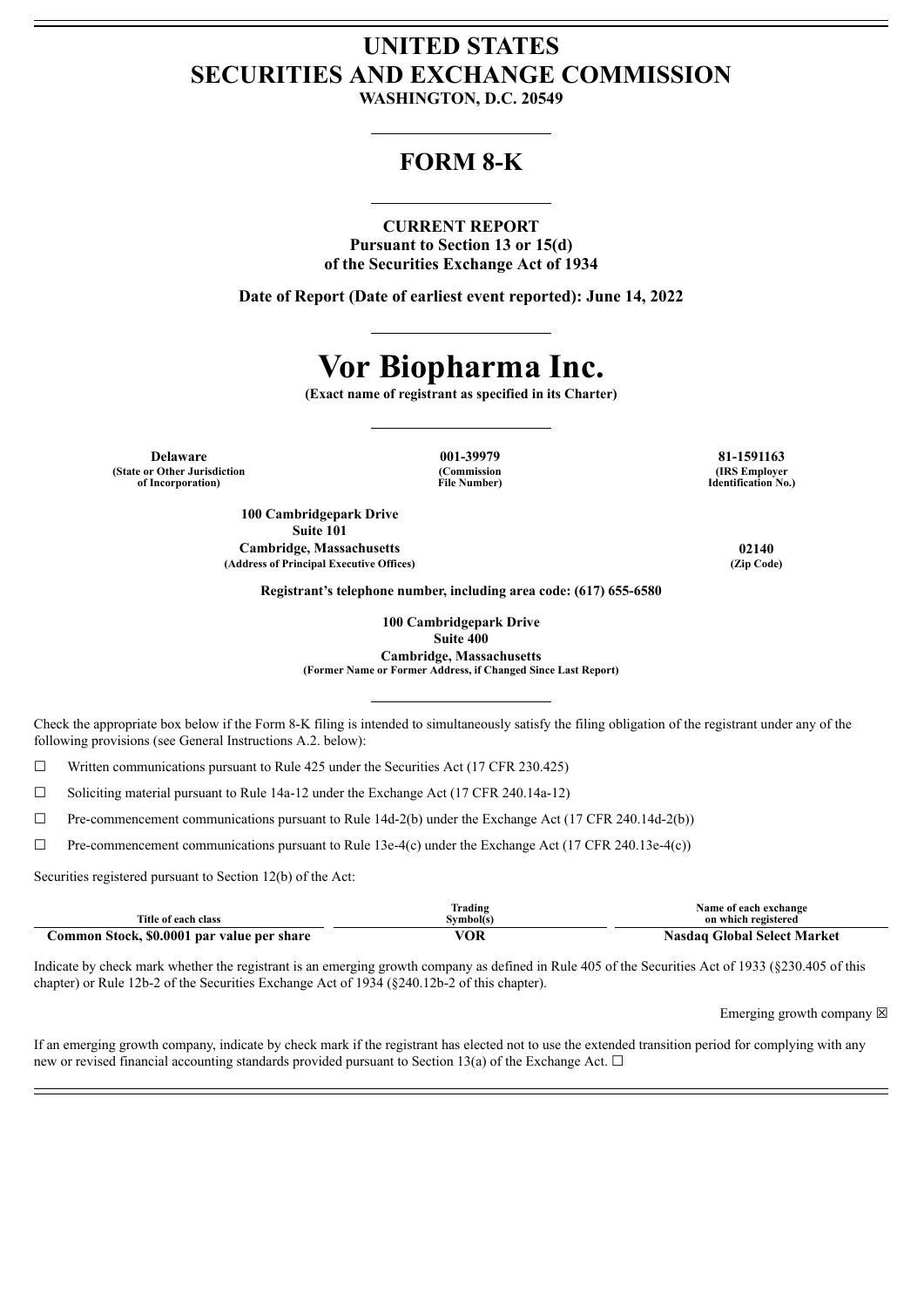#### **Item 5.07 Submission of Matters to a Vote of Security Holders.**

On June 14, 2022, Vor Biopharma Inc. (the "Company") held its 2022 Annual Meeting of Stockholders (the "Annual Meeting"). There were 28,769,499 shares of common stock represented at the Annual Meeting by valid proxies or voted at the Annual Meeting, which was approximately 76.69% of the shares of common stock entitled to vote at the Annual Meeting. At the Annual Meeting, the Company's stockholders voted on the two proposals set forth below. A more detailed description of each proposal is set forth in the Company's definitive proxy statement on Schedule 14A, filed with the Securities and Exchange Commission on April 28, 2022.

#### **Proposal 1 - Election of Three Class I Directors**

Г

Matthew Patterson, the chairman of the Company's Board of Directors (the "Board"), Daniella Beckman and Kush Parmar, M.D., Ph.D. were each elected to serve as a member of the Company's Board until the 2025 Annual Meeting of Stockholders and until his or her successor is duly elected or qualified, or, if sooner, until the director's death, resignation or removal, by the following votes:

| Nominee                     | Votes For  | <b>Votes Withheld</b> | <b>Broker Non-Votes</b> |
|-----------------------------|------------|-----------------------|-------------------------|
| <b>Matthew Patterson</b>    | 25.310.630 | 670,772               | 2,788,097               |
| Daniella Beckman            | 25.076.686 | 904.716               | 2,788,097               |
| Kush M. Parmar, M.D., Ph.D. | 21,057,872 | 4,923,530             | 2,788,097               |

#### **Proposal 2 - Ratification of Selection of Independent Registered Public Accounting Firm**

The stockholders ratified the selection by the Audit Committee of the Board of Ernst & Young LLP as the Company's independent registered public accounting firm for the year ending December 31, 2022, by the following votes:

|                          | Votes : | Votes   |  |
|--------------------------|---------|---------|--|
| <b>Votes For</b>         | Against | Abstain |  |
| <b>28.</b><br>$\sqrt{6}$ | 3.220   | 2.428   |  |